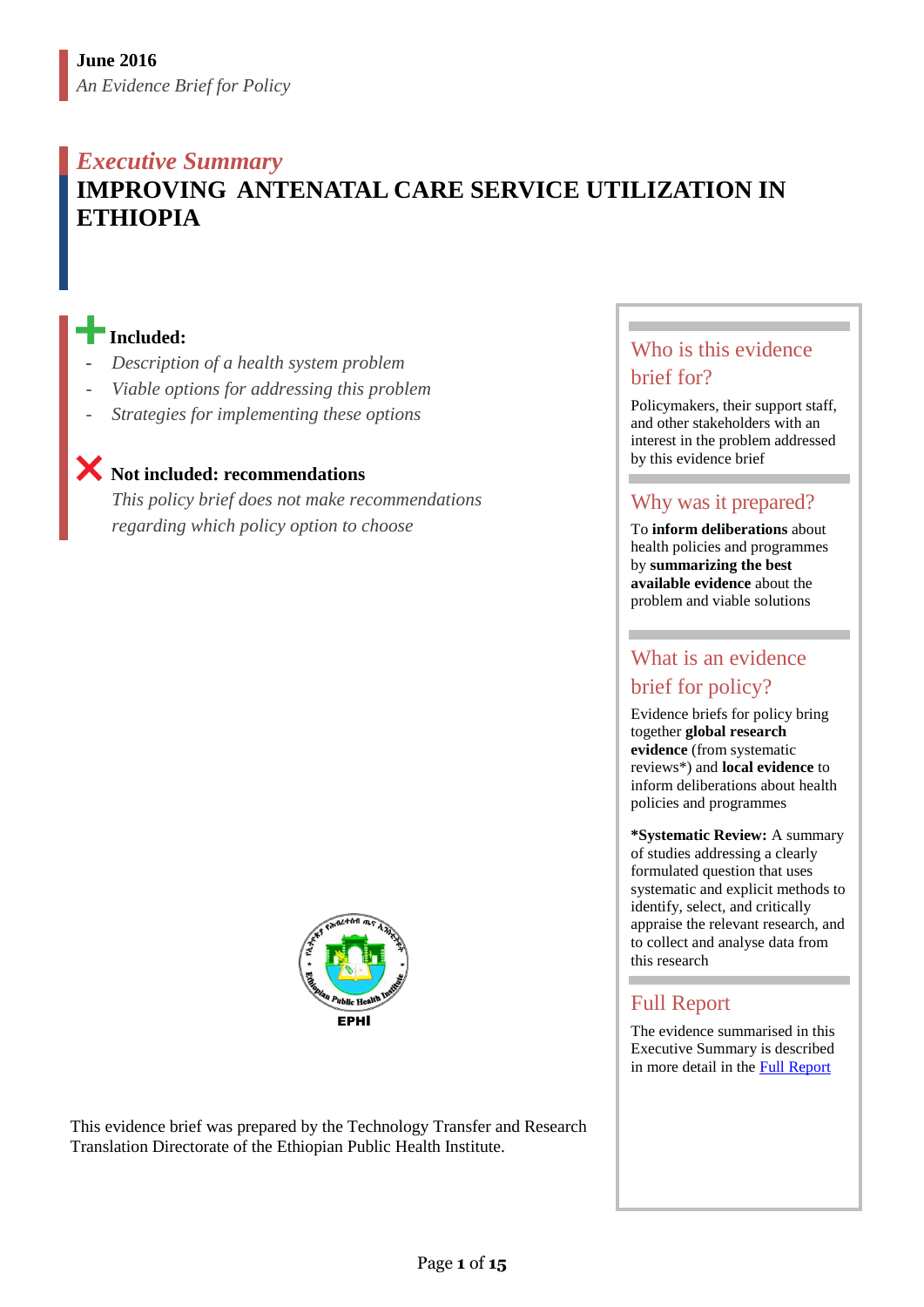## **Key messages**

#### *The problem*

#### **Low Antenatal Care (ANC) service utilization**

The level of ANC service utilization both at least one visit and the WHO recommendation at least four visit from a skilled provider, that is, from a doctor, nurse, or midwife, for their most recent birth in Ethiopia is amongst the lowest in the world. This is one of the reasons why the skilled birth attendant is very low and the maternal mortality ratio remains high in Ethiopia. Important barriers affecting the level of ANC service utilization include:

- Economic barriers
- Socio-cultural factors
- Access to health services
- Poor quality of ANC services

## *Policy options:*

#### **Mobile health (mHealth), Behavioural Change Communication (BCC) Campaign and Conditional Cash Transfers (CCTs) are potential strategies to address the low level of ANC utilization in Ethiopia.**

- 1. BCC campaign might increase utilization of health services by pregnant mothers
- 2. mHealth interventions probably increase attendance of health care services.
- 3. Conditional cash transfer programmes could be effective in increasing the use of preventive services. Conditional cash transfer programmes may increase ANC attendance since it increases care seeking behaviour.
- 4. Given the limitations of the currently available evidence, there is a need for rigorous evaluative research prior to widespread implementation for all the options.

### *Implementation strategies:*

#### **A combination of strategies is needed to effectively implement the proposed options**

Barriers to implementing all three options include inadequate guidelines, poor quality of care, lack of financial resources, and sustainability. The strategies to implement the proposed options include:

- Developing clear manuals or guidelines for the three options
- Improve the quality of care and supportive supervision
- Mobilization of financial resources
- Integrating the options into the institutional structure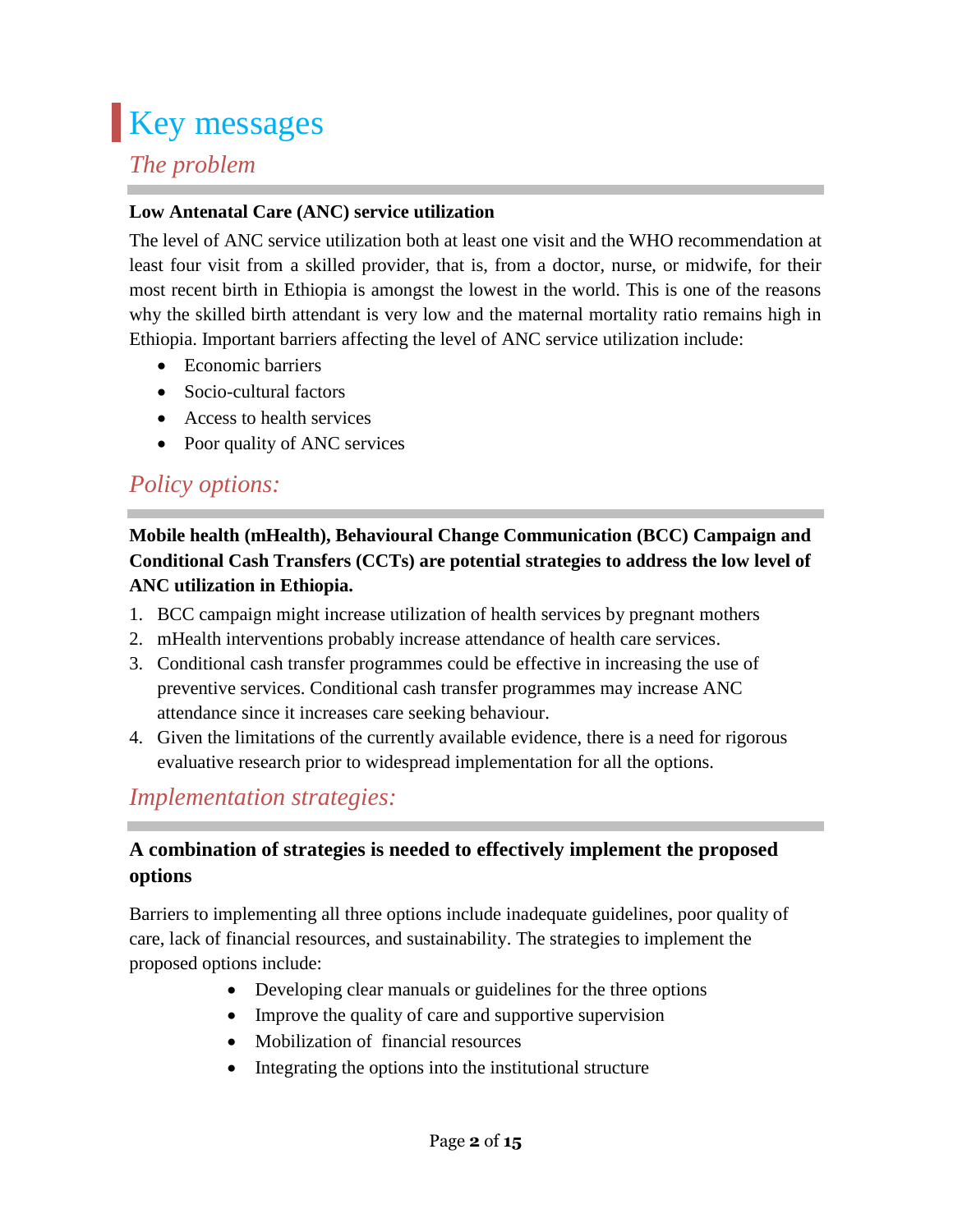## The problem

There is low level of ANC service utilization by pregnant mothers in Ethiopia. Finding ways to overcome the sociocultural, physical and financial barriers could help to address this problem. The objective of this evidence brief, therefore, is to summarize the best available evidence describing the problem of low coverage of ANC services in Ethiopia and potential solutions for addressing the problem.

#### **Size of the problem**

In Ethiopia, only 40% of women aged 15-49 with a live birth received ANC1 (at least one visit) from a skilled provider, that is, from a doctor, nurse, or midwife, for their most recent birth (ECSA 2014). This value is much more below the average rates of least developed countries and sub Saharan Africa i.e., 74% and 76% respectively. On the other hand, only 32% percent of women with a live birth received ANC4 (at least four visits) during the length of their pregnancy, which is also below the average rates for least developed countries and Sub-Saharan Africa which is 44% and 47% respectively (UNICEF 2015).

#### **Cause of the problem**

Different studies have indicated the underlying factors that could describe the low level of ANC services in developing countries (The Partnership For Maternal & Child Health 2010). In Ethiopia, the predominant underlying factors can be categorized as 1) Economic barriers, 2) Socio-cultural barriers and Educational status, 3) Access to health services, and 4) Poor quality of ANC services.

#### **Economic barriers**

ANC coverage is lower among women who need it the most: those who are poor, less educated, and living in rural areas. An important barrier is the inability to pay for ANC or the treatment prescribed in ANC, where user fees are in place and safety nets for the poor do not exist (ECSA 2014; The Partnership For Maternal & Child Health 2010). Even when antenatal care was offered free of charge, the cost of transport (sometimes across difficult or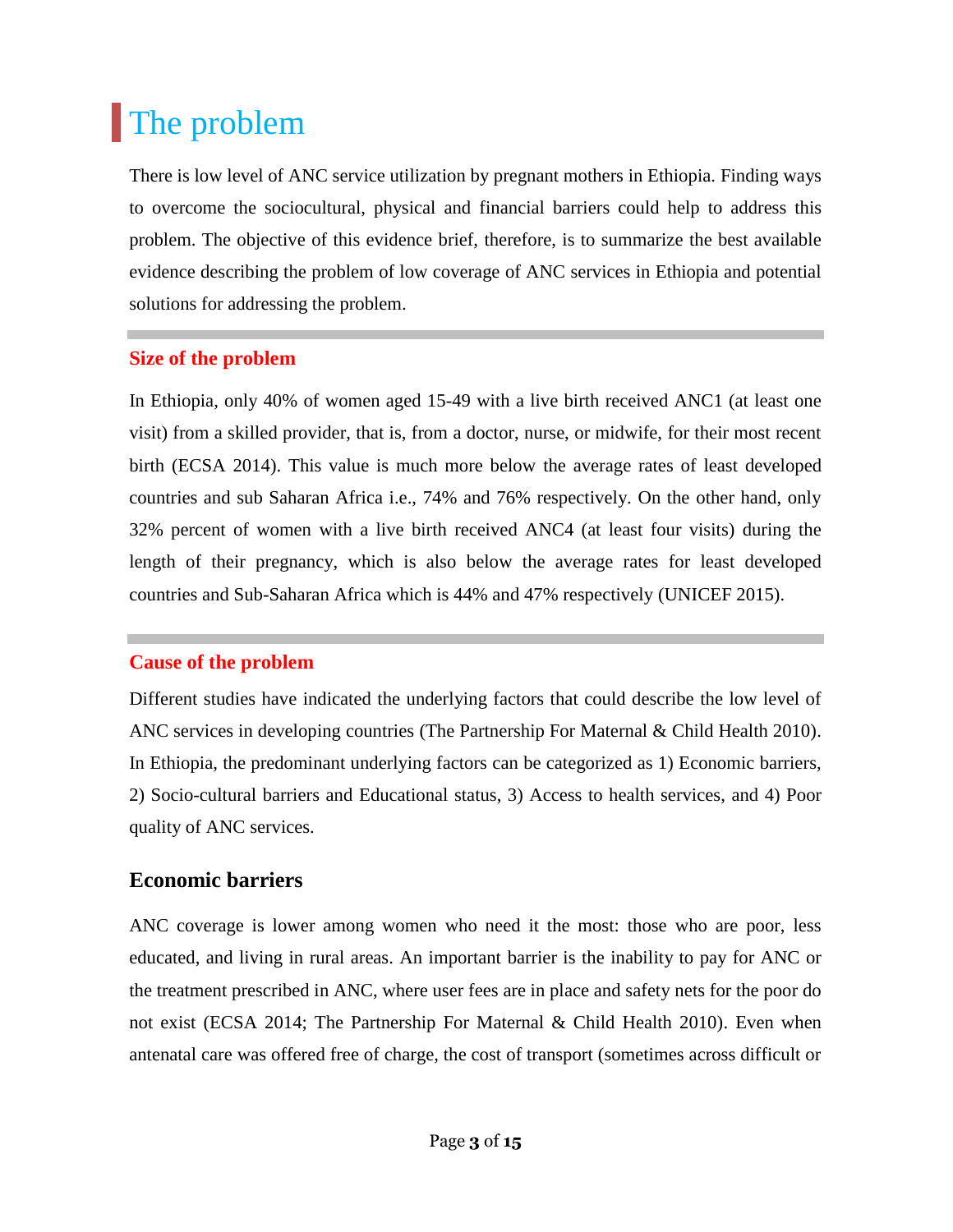dangerous terrain), the loss of women's labour to the family, and the possibility of having to pay for additional medicines rendered attendance impossible (Finlayson & Downe 2013).

In Ethiopia public health facilities are supposed to provide free maternity services by policy since 2005; But in reality, mothers paid an average of 126 ETB to get ANC services from public health facilities excluding health posts (EPHI 2014). As a result, pregnant mothers may not seek care due to associated costs.

In the recent Demographic and Health Survey in Ethiopia, 77 % of mothers in the highest wealth Quintile received antenatal care from skilled provider compared to the 24% for the lower wealth quintile (ECSA 2014).

#### **Socio-Cultural barriers**

Pregnancy is considered as a physiologically healthy and also perceived as a natural process of life, therefore women, families and communities may underestimate the importance and utilization of ANC (Finlayson & Downe 2013; The Partnership For Maternal & Child Health 2010). Studies in Ethiopia have also supported this evidence, about seven women in every ten stated as they are apparently healthy/no illness, and more than three in every ten indicated as they have no knowledge about the service as a reason for ANC non-attendance (Gedefaw et al. 2014).

A literature review looking at cultural barriers to seeking maternal health care in Ethiopia, found that many women were not aware of the risks of pregnancy, pregnancy danger signs or when to begin ANC (Aliy.J & Hailemariam.D 2012). Most women prefer to wait three or four months before confirming their pregnancy and sharing the news with others. Husbands may also discourage their wives from discussing their pregnancies as they believe it is a private matter. Many of these women only attended ANC because they felt sick or were persuaded by family members. This delays their attendance to ANC which often means they will attend ANC less than the recommended four times (BBC Media Action 2012).

The Mini Demographic Health Survey also indicated 46% of births did not take place in a health facility because mothers did not think it was necessary, and for 33% of births mothers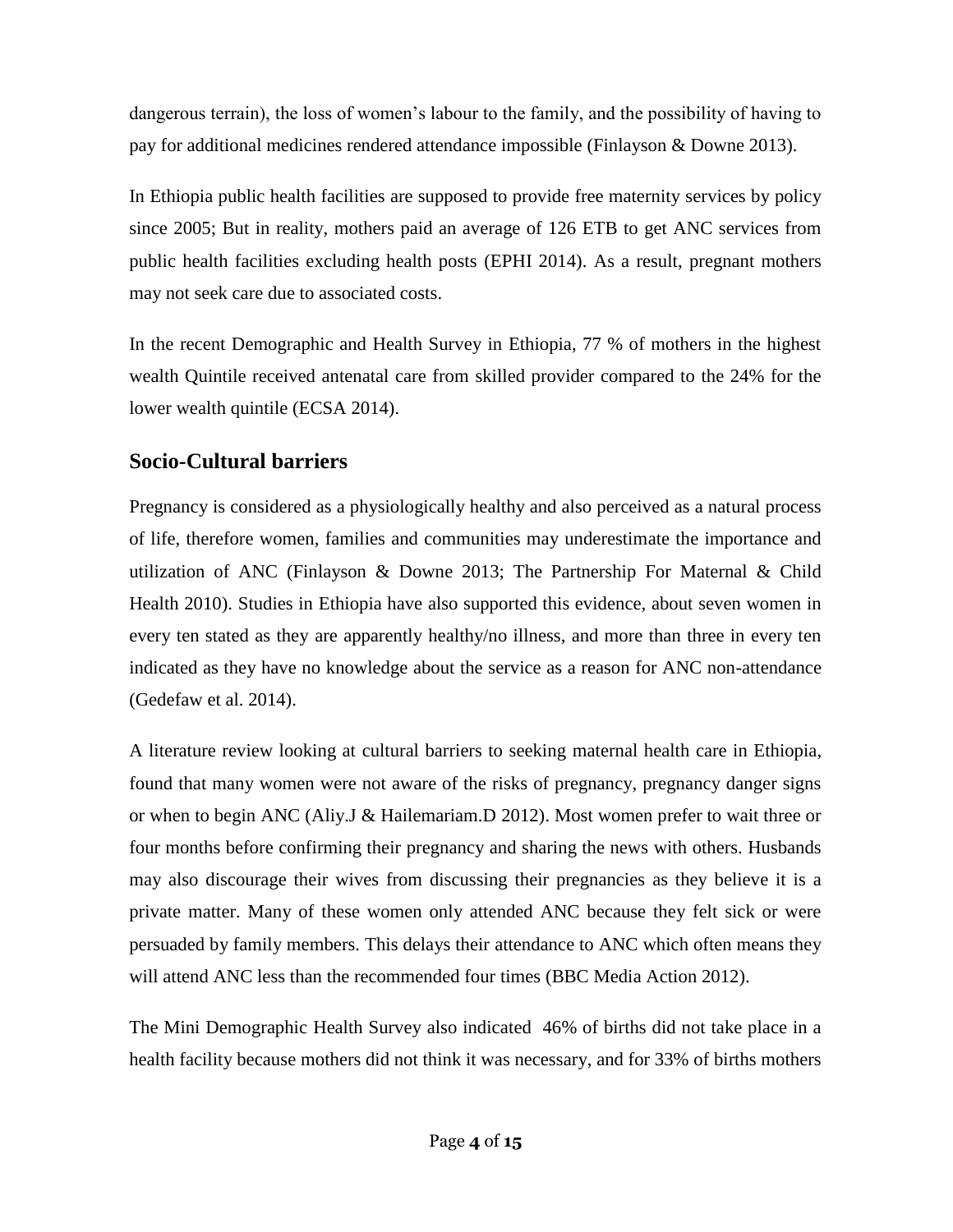stated that it was not customary which could be the other cause for low utilization of ANC (ECSA 2014).

#### **Educational status**

According to the recently held Ethiopian Mini Demographic Health Survey (ECSA 2014), education has a direct impact on whether pregnant women receive skilled antenatal care. Among pregnant women with no education only 30% were receiving antenatal care from skilled provider, whereas 96% pregnant women with more than secondary education were receiving antenatal care from skilled provider.

#### **Access to health services**

A national study done by Ethiopian Health and Nutrition Research Institute (EHNRI) in 2012 showed that distance from home to health facility and transportation difficulties are among causes for not attending ANC services. According to the study more than 56% of the mothers attending ANC services did not use transportation to come to health facility. With respect to the average time takes on foot from home to facility, 20% of the participants reported as it takes greater than half an hour to reach the health facility. Regarding the clients' perception of distance from home to facility, the study revealed that about 25% of the participants perceived as it is too far and difficult to get transportation (EHNRI 2014).

According to the Mini Demographic Health Survey (ECSA 2014), distance or lack of transportation (21%) was the main reason not to attend delivery in a health facility which could be also the reason for not attending ANC services considered as a natural phenomenon by the community.

#### **Poor quality of ANC services**

To provide quality of care, ANC services need guidelines, appropriately trained providers, and certain supplies and equipment. The Ethiopian Service Provision Assessment Plus 2014 identified the gaps in the quality of ANC services. There is also a complaint by the clients as they perceived a long waiting time to see their provider (16%) in all health facilities excluding the health posts and this was more common in the hospitals (EPHI 2014). A local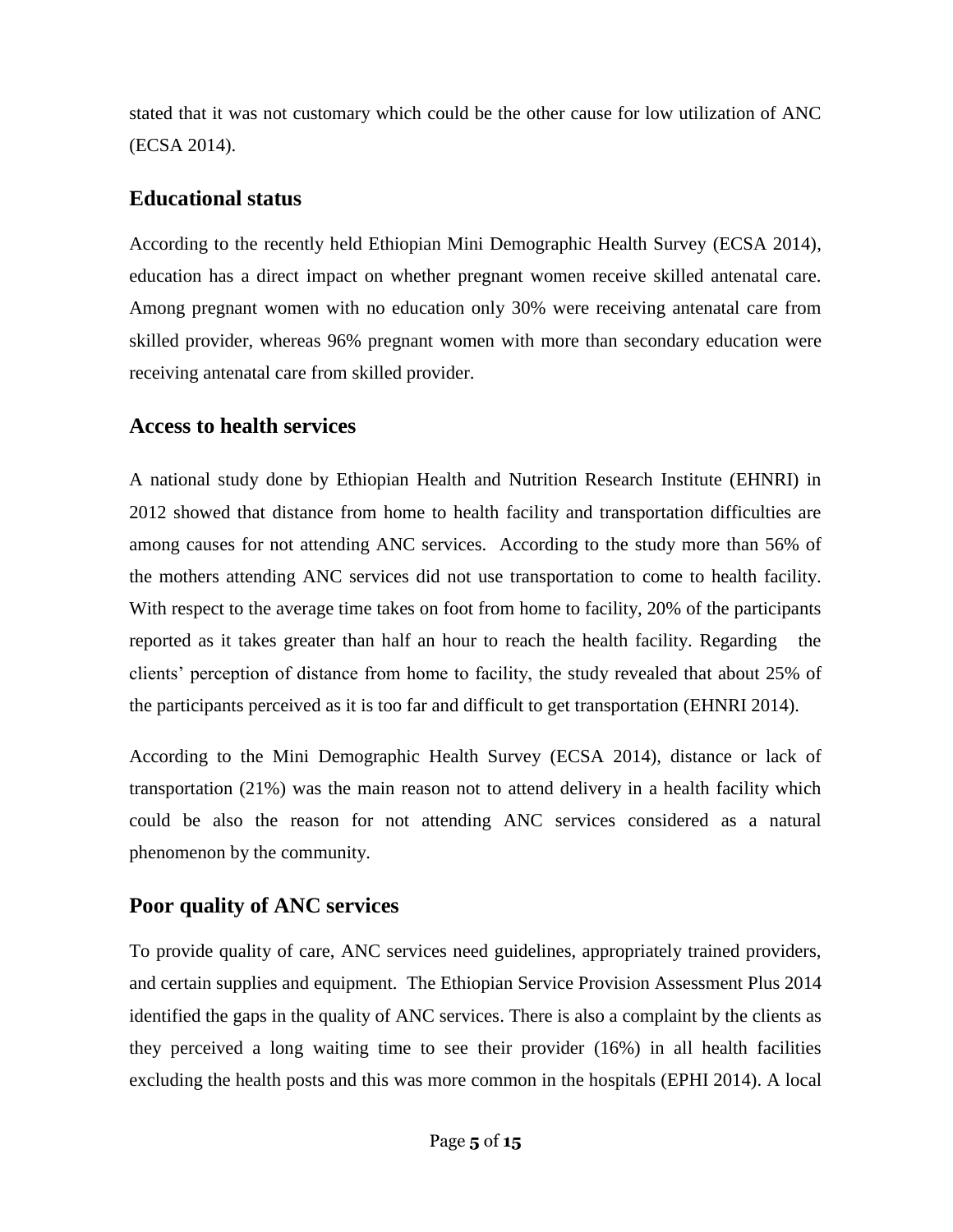study conducted in North West Ethiopia also indicated as 40% of women did not receive an explanation about their health status, and 49% felt that as they were not listened by their health providers (Desalegn 2014).

Another study conducted in Northern Ethiopia showed perception of poor quality ANC service is higher among women who had visited public institutions (42.6%) compared to private (10.2%) which could be a barrier for not utilizing the service (Fesseha 2014).

## **Policy options**

Options to increase ANC service utilization in Ethiopia include: Behaviour Change Communication (BCC) campaign, Mobile Health (mHealth), and Conditional Cash Transfer (CCT). These three options and their potential impacts on ANC service utilization are described below.

### *Policy Option 1*

#### **Behavioural Change Communication (BCC) campaign**

Behavioural Change Communication (BCC) is a process that motivates people to adopt and sustain healthy behaviours and lifestyles. Sustaining healthy behaviours usually requires a continuing investment in BCC as part of an overall health program. Many health and development programs use behaviour change communication (BCC) to improve people's health and wellbeing, including family planning and reproductive health, maternal and child health, and prevention of infectious diseases (Salem et al. 2008).

BCC interventions are increasingly seen as the key interventions for addressing social and cultural barriers and achieving goals laid out for health programs (Noar et al. 2009).

#### **Impacts of BCC:**

We were not able to find a systematic review on impacts of BCC campaign in improving ANC service utilization. However, there are established experiences of BCC campaign for the additional utilization of ANC services by pregnant women from low and middle income countries like Cambodia.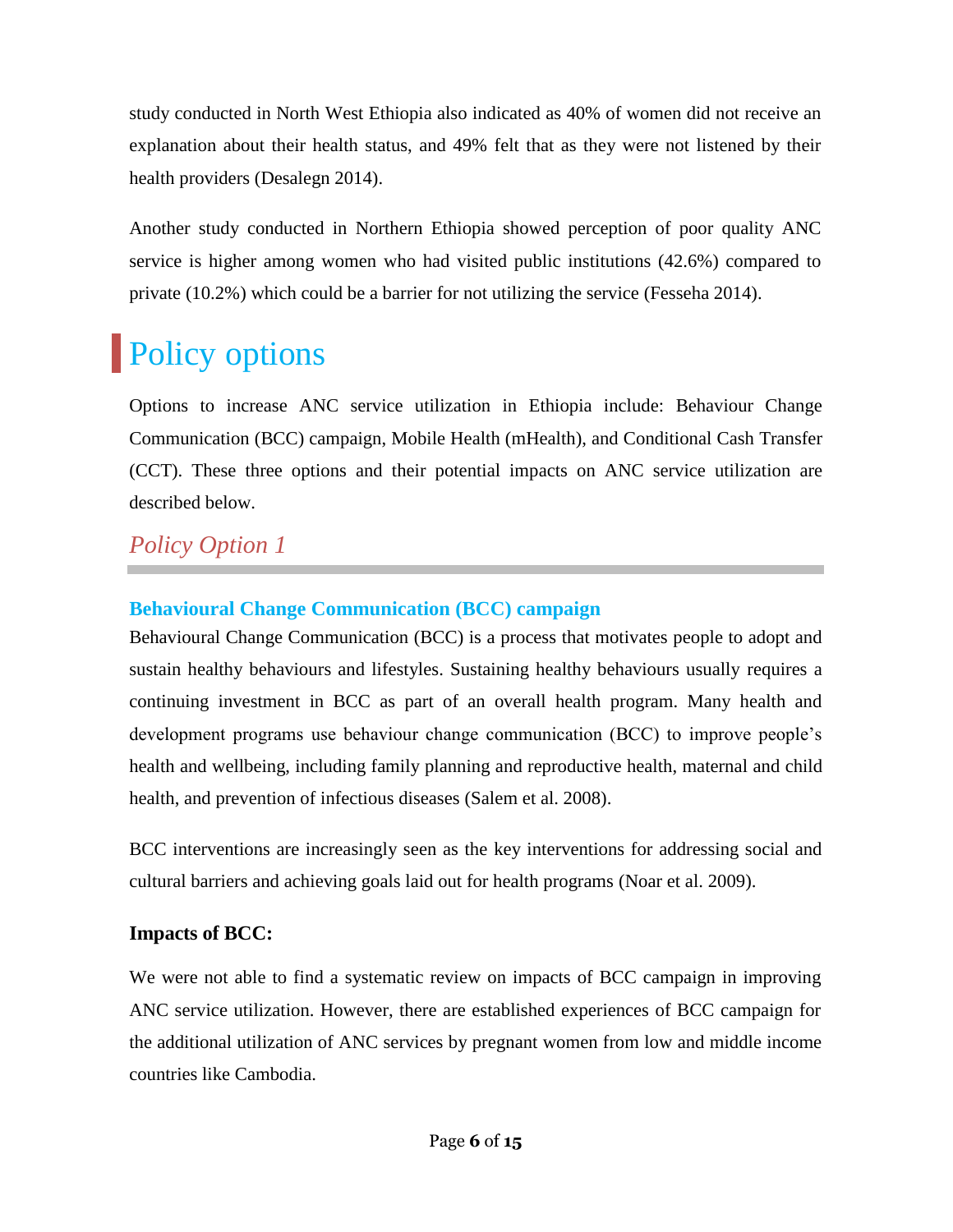Cambodia has the practice of BCC campaign for antenatal care with in the first month of missing a period in 2009. After the campaign, ANC visits increased from 69 to 89%, delivery by Skilled Birth Attendants from 44 to 71% and delivery in health facilities from 22 to 53%, the proportion of pregnant women completing all four recommended ANC visits almost doubled, while the proportion of pregnant women receiving 90 iron folate tablets also increased significantly. Given the positive results of the campaign in improving ANC coverage in Cambodia, the approach is being used to implement a communication campaign for appropriate care-seeking for pneumonia and improving complementary feeding practices in the country (UNICEF 2013).

*BCC campaign might increase utilization of health services by pregnant mothers*

### *Policy Option 2*

#### **Mobile Health (mHealth)**

Though there is no standardized definition for mHealth, WHO defines mHealth or mobile health as an area of electronic Health (eHealth) involved in provision of health services and information via mobile technologies, such as mobile phones, patient monitoring devices, personal digital assistances (PDAs), and other wireless devices. mHealth involves the use of mobile phone's core utility of voice and short messages service(SMS) as well as more complex functionalities and applications including general pocket radio service (GPRS), third and fourth generation mobile telecommunications(3G and 4G systems), global positioning system(GPS), and Bluetooth technology (WHO 2011).

Mobile health technologies have the potential to reduce professional isolation especially in rural areas and to provide ongoing support to health care workers as well as citizens. It might also increase the access to health care and health related information, particularly for hard to reach populations (WHO 2008b).

#### **Impacts of mHealth**

We could not find a systematic review dealing with ANC attendance as a direct outcome of mHealth intervention. However, a systematic review by (Gurol-Urganci et al. 2013) on the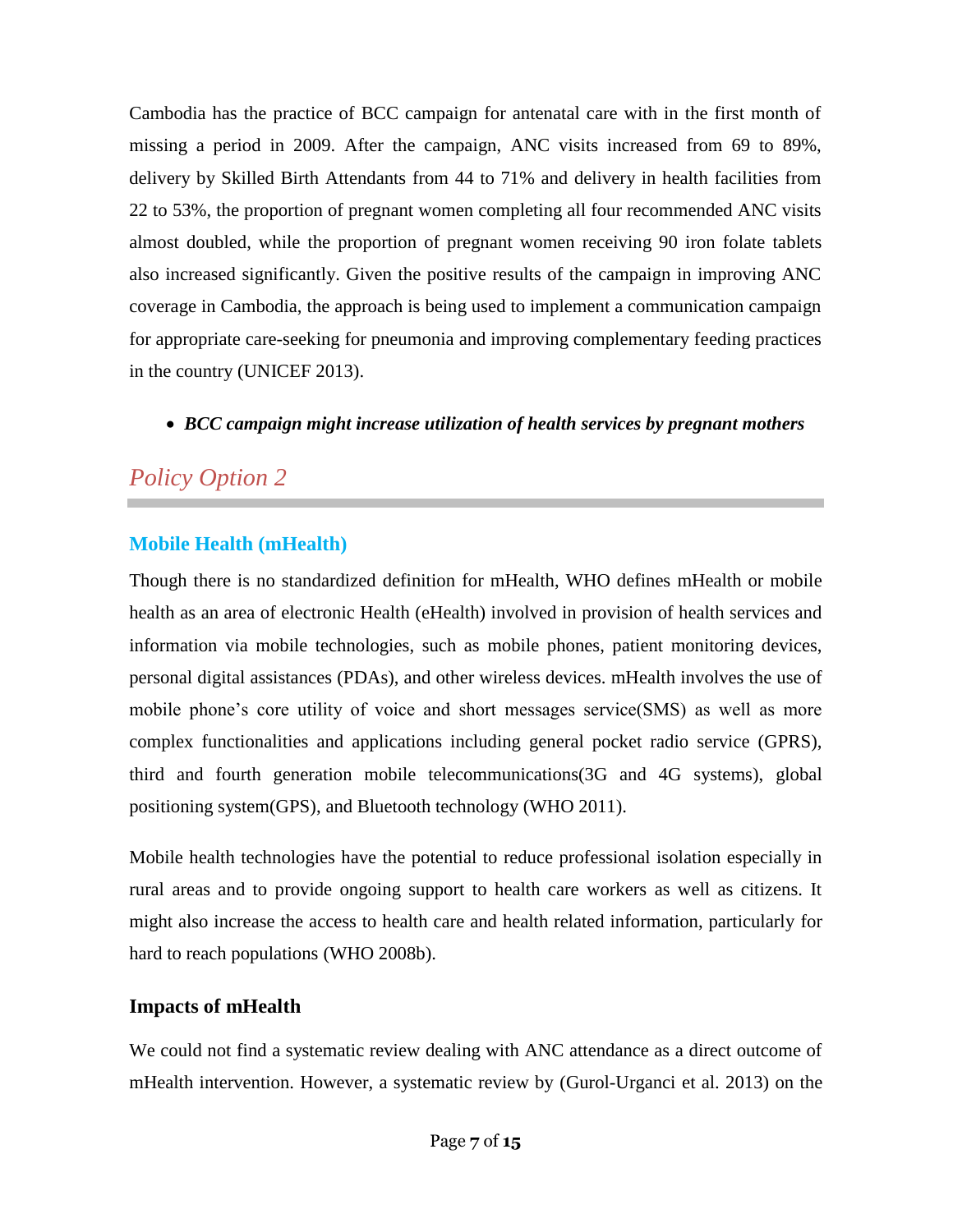impact of mobile messaging reminders for attendance of health care appointments has shown a positive effect on uptake of health care appointments.

*Mobile phone interventions probably increase attendance of health care services*

## *Policy Option 3*

#### **Conditional Cash Transfer (CCT)**

Conditional Cash transfers (CCTs) are programs that transfer cash, generally to poor households, on the condition that those households make pre-specified investments in the human capital. Health and nutrition conditions generally require periodic check-ups, growth monitoring, and vaccinations for children less than 5 years of age; antenatal care for mothers and attendance by mothers at periodic health information talks (Fiszbein & Schady 2013). The purpose of CCT is to make a positive impact on the recipients' health, education or other socio-economic wellbeing based on the condition applied. The conditions are in turn often designed to target certain groups within the poor population rather than everyone (WHO 2008a).

#### **Impact of Conditional Cash Transfer:**

We could not find a systematic review dealing with improving ANC service utilization as direct outcome of Conditional Cash Transfer intervention. However, a systematic review on impact of conditional cash transfer on health outcomes and use of health services (Lagarde et al. 2009) has shown a favourable result that CCT programmes appear to be an effective approach to encourage some preventive behaviours and to increase the uptake of preventive services which were already free.

 *Conditional cash transfer programmes may increase ANC attendance since it increases care seeking behaviour.*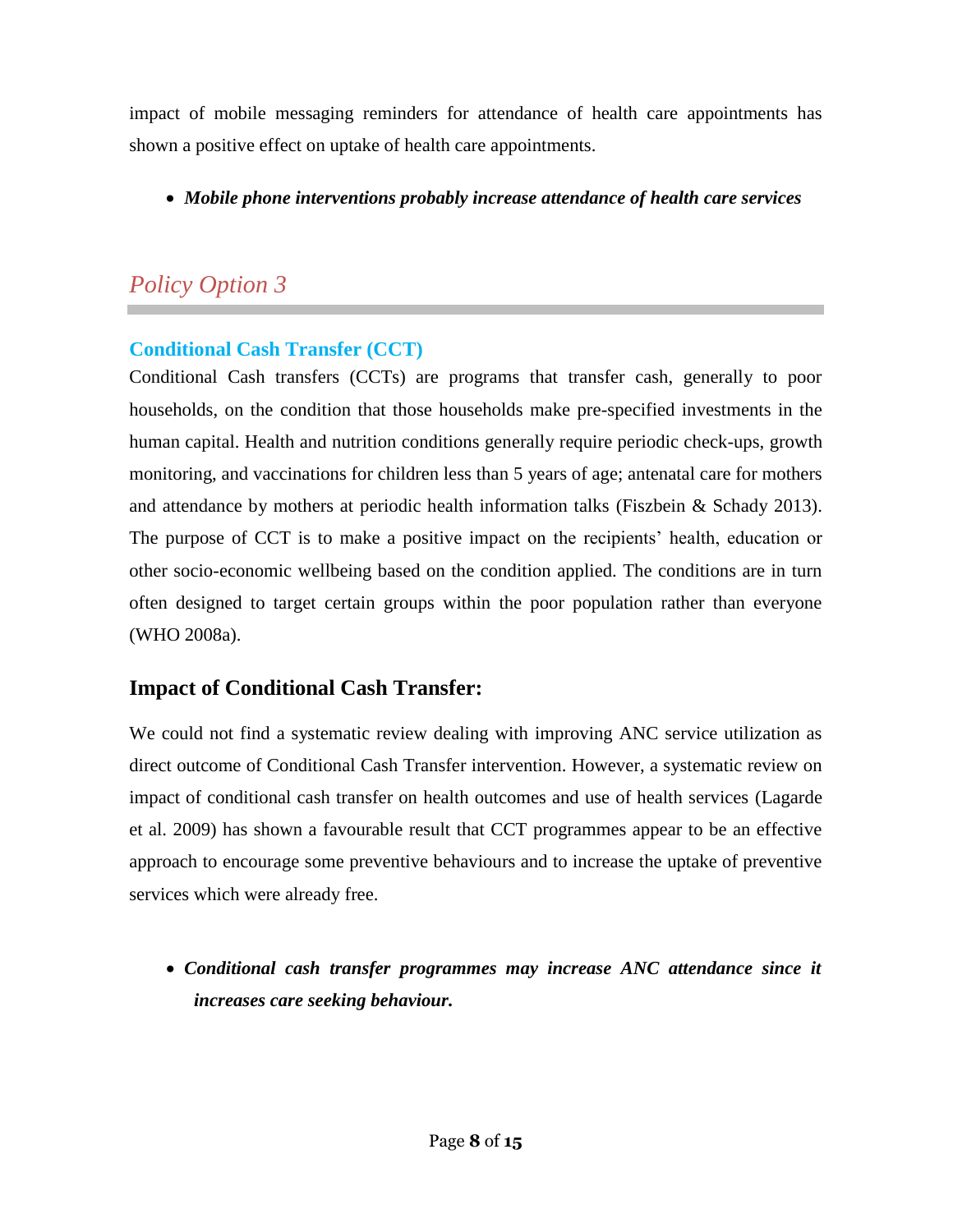## Implementation considerations

The potential barriers to the three options and implementation strategies to address those barriers are summarised in Tables 1-4. **Table 1: Barriers and implementation strategies for all options**

| <b>Barriers</b>            | <b>Descriptions</b>                         | <b>Implementation strategies</b>                            |
|----------------------------|---------------------------------------------|-------------------------------------------------------------|
| Manuals or guidelines      | There are no manuals or guidelines in place | Develop manuals for the three options                       |
|                            | to implement the options                    |                                                             |
| <b>Financial resources</b> | There may be insufficient financial         | Pilot study to evaluate costs and cost-effectiveness before |
|                            | resources to implement all the options      | full scale implementation                                   |
|                            |                                             | Resource mobilization through coordination of               |
|                            |                                             | governmental and non-governmental organizations             |
|                            |                                             | Establish a consortium of stakeholders for maternal health  |
|                            |                                             | to pool resources and use them for achieving the common     |
|                            |                                             | goal of increasing level of ANC utilization                 |
| Poor quality of care       | Poor quality of care could discourage       | Improve the quality of care                                 |
|                            | mothers from seeking ANC attendance         |                                                             |
| Sustainability             | Implementation of options may halted        | Integrating the options into the institutional structure    |
|                            | when a decision maker is replaced           |                                                             |
| Weak monitoring and        | Since all options are new and not           | Integrating the options in to the institutional structure   |
| evaluation(M&E)            | institutionalized they may require strong   | and develop strong M&E activities with validated            |
|                            | M&E                                         | indicators for each option                                  |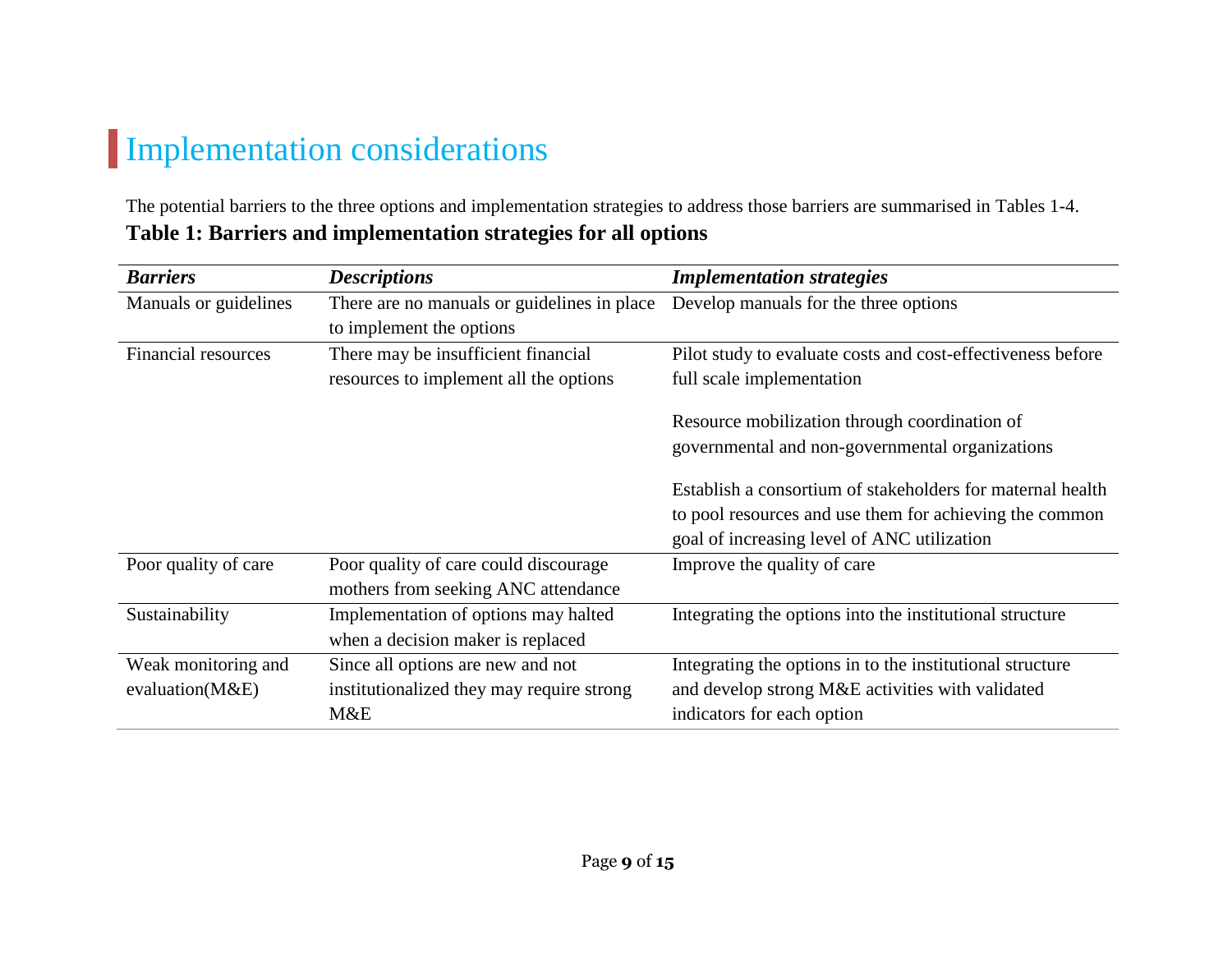| <b>Barriers</b>         | <b>Descriptions</b>                         | <b>Implementation strategies</b>                           |
|-------------------------|---------------------------------------------|------------------------------------------------------------|
| Lack of integration and | BCC is not integrated into all programmes   | BCC is a component of all successful interventions and     |
| harmonization of BCC    | in their original design                    | must be included in their original design                  |
| Limited capacity        | Limited capacity and availability of        | Capacities for BCC should be built (FHI 2002)              |
|                         | trained, in-country resource people,        | There should be a structured system at national and        |
|                         | including advertising agencies and media    | regional levels                                            |
|                         | outlets, can hamper the effective           | Universities should train experts in behavioural           |
|                         | implementation of BCC programs              | communications                                             |
| Political and physical  | Geography and population diversity can      | Developing BCC tools which are appropriate to various      |
| environments            | complicate the development of BCC           | settings addressing the language, culture and other social |
|                         | programs, especially in case where vast     | values                                                     |
|                         | distances must be covered, or multiple      | Building and maintaining linkages and coordination         |
|                         | languages and cultural traditions included, | among different stakeholders to reach the diversified      |
|                         | in a single country program.                | population and expanding comprehensive BCC strategies      |
| Sustainability          | To be effective, BCC strategies and         | Continuous input of human and financial resources.         |
|                         | components must evolve constantly to        |                                                            |
|                         | meet the changing needs of target           | Continuous improvement of BCC tools to accommodate         |
|                         | populations                                 | changes in the communities and in technologies             |
|                         |                                             | Revise the cost of airtime in broadcasting BCC             |

## **Table 2: Barriers and Implementation strategies for Option 1: Behavioural Change Communication (BCC)**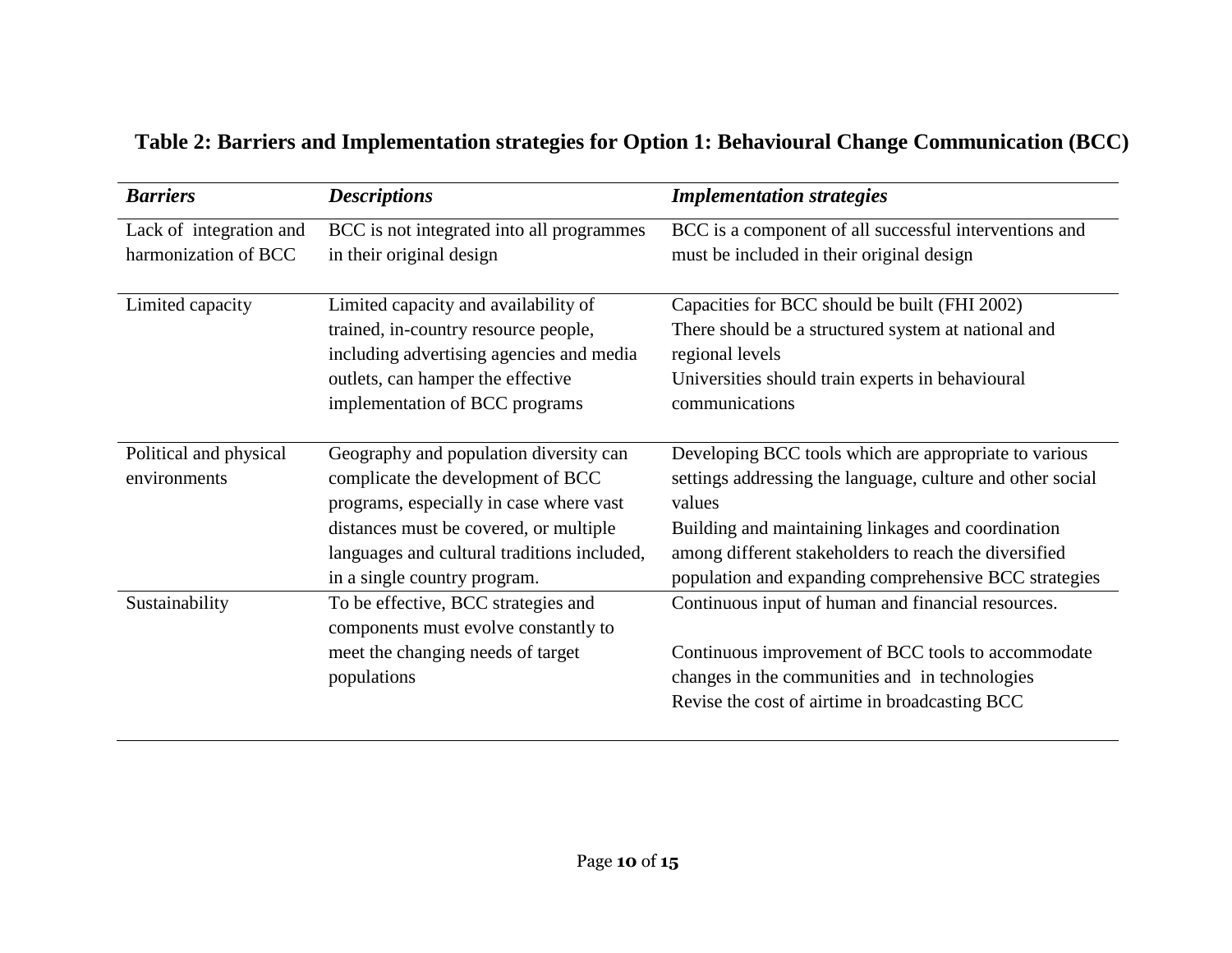| <b>Barriers</b>          | <b>Descriptions</b>                         | <b>Implementation strategies</b>                             |
|--------------------------|---------------------------------------------|--------------------------------------------------------------|
| Cost, both at the macro  | A key aspect for any of these technology    | A billing structure must be implemented that allows for a    |
| systems level as well as | systems to work is that they must be        | "reverse cost" approach, so the Ministry of Health or        |
| at the level of the      | affordable at point of use                  | other responsible party pay for it. Otherwise it is not      |
| individual citizen and   |                                             | feasible or sustainable (WHO 2008b)                          |
| healthcare provider      |                                             |                                                              |
| Literacy                 | mHealth intervention using mobile phones    | Design various applications that have different              |
|                          | might not be feasible for those who are     | capabilities to address the illiterate mothers such as voice |
|                          | illiterate                                  | message, phone call, etc. which can be further expanded      |
|                          |                                             | as technology evolves                                        |
| Capacity                 | The need for capacity building at the       | There should be focus on local ownership of mHealth          |
|                          | country level are not emphasized            | technology by building a cadre of tech savvy health          |
|                          |                                             | administrators and mHealth specialists.                      |
| Poor quality of health   | The introduction of technological solutions | Highlight the need of mHealth contribution towards           |
| services                 | may be difficult as the access and delivery | addressing the key health priorities                         |
|                          | of health services are complex in LMIC      |                                                              |
| Lack of operational      | Lack of operational compatibility and       | Introduction of 3G/4G wireless technology may help           |
| compatibility and        | standards within existing mobile            | overcome aspects of this particular challenge by enabling    |
| standards                | communication systems                       | the unification of existing standards under one umbrella     |
| Sustainability           | mHealth projects depend on donor funds      | Measures of sustainability should be built into an mHealth   |
|                          | and may not continue beyond the pilot       | program from the beginning of the planning process to        |
|                          | phase                                       | expand to new audiences by exploring long-term               |
|                          |                                             | financing possibilities including incorporation of funding   |
|                          |                                             | from the government budget                                   |

## **Table 3: Barriers and implementation strategies for option 2: Mobile Health (mHealth)**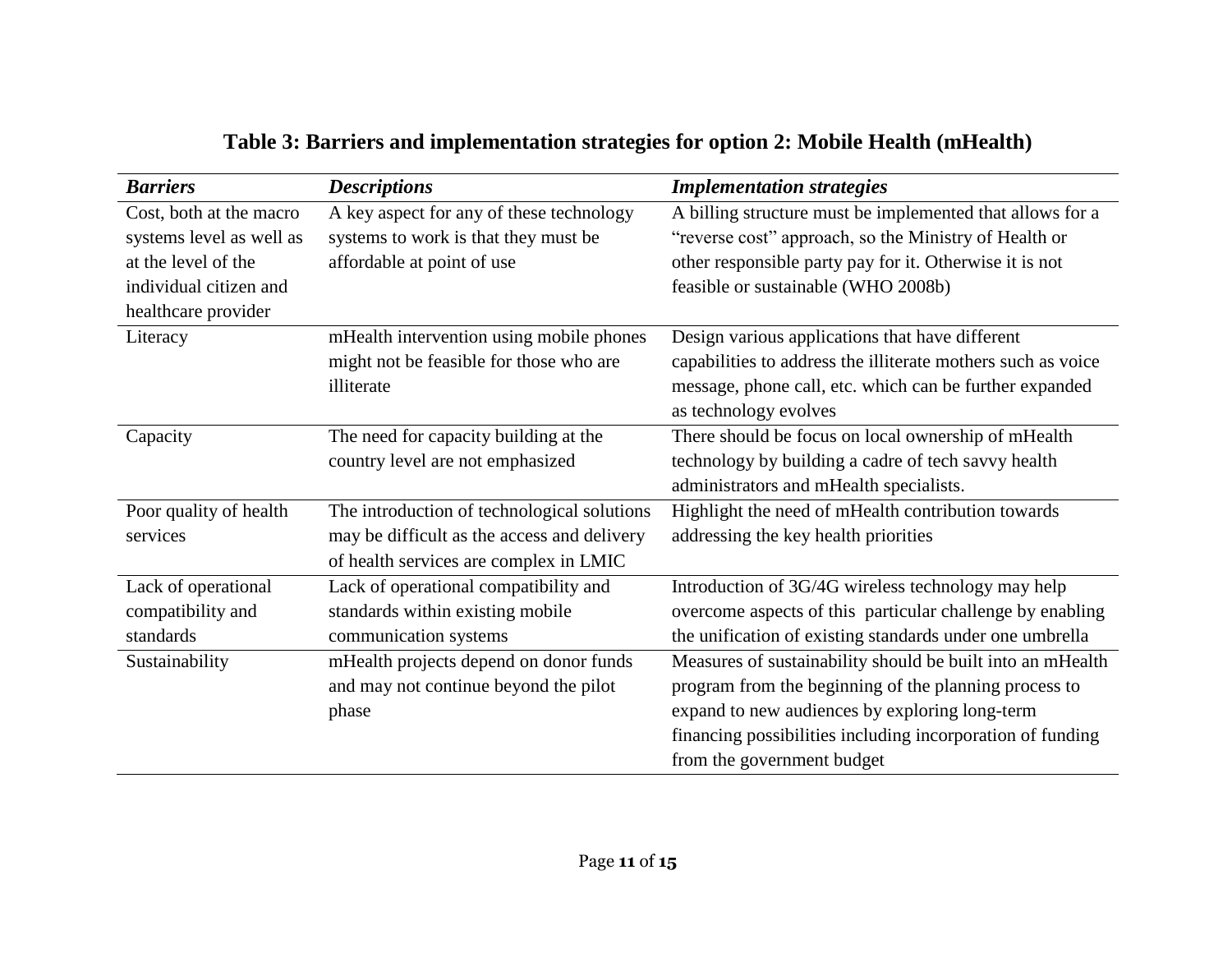## **Table 4: Barriers and implementation strategies for Option 3: Conditional Cash Transfer**

| <b>Barriers</b>      | <b>Descriptions</b>                                | <b>Implementation strategies</b>                           |
|----------------------|----------------------------------------------------|------------------------------------------------------------|
| Sustainability       | Sustainability could be a challenge (Handa &       | Carefully designed exit strategies consistent with CCT     |
|                      | Davis 2006)                                        | program objectives (Handa & Davis 2006)                    |
| Motivation to change | Participation of mothers could be low due to       | Adjusting the design of CCT programs to the                |
|                      | socio-cultural barriers                            | heterogeneous socio-cultural factors prevailing in the     |
|                      |                                                    | country                                                    |
|                      |                                                    | Increased recognition of these cultural norms and the      |
|                      |                                                    | importance of delivering incentive funds directly to women |
| Poor capacities of   | Health facilities might find it difficult to meet  | Pilot study to assess possible rise in demand and the      |
| health facilities    | additional demand likely to arise when beneficiary | capacity of health facilities before full-scale            |
|                      | households try to meet the condition               | implementation                                             |
|                      |                                                    |                                                            |
| Implementation       | Capacities for managing cash transfer schemes are  | Preparing CCT implementation guidelines, organizational    |
| capacities           | weak in low-income countries. The health system    | change and capacity building on CCT of the relevant        |
|                      | may not be able to meet the additional             | bodies within the civil service (Schubert & Slater 2006),  |
|                      | administrative demands related to conditionality   | and link cash transfers to existing and complementary      |
|                      | (Schubert & Slater 2006)                           | programs                                                   |
|                      |                                                    |                                                            |
| Feasibility          | CCT may be difficult to implement                  | Pilot study to assess the feasibility of CCT               |
| Over reporting       | Abuse of money allotted for would be mothers is a  | Put an appropriate auditing mechanism in place             |
|                      | possibility by over reporting skilled ANC          |                                                            |
|                      | attendance                                         |                                                            |
| Cumbersome           | Burdensome paperwork to provide cash to mothers    | Minimizing paper work                                      |
| bureaucracy          | may discourage mothers not to come to a health     |                                                            |
|                      | facility again                                     |                                                            |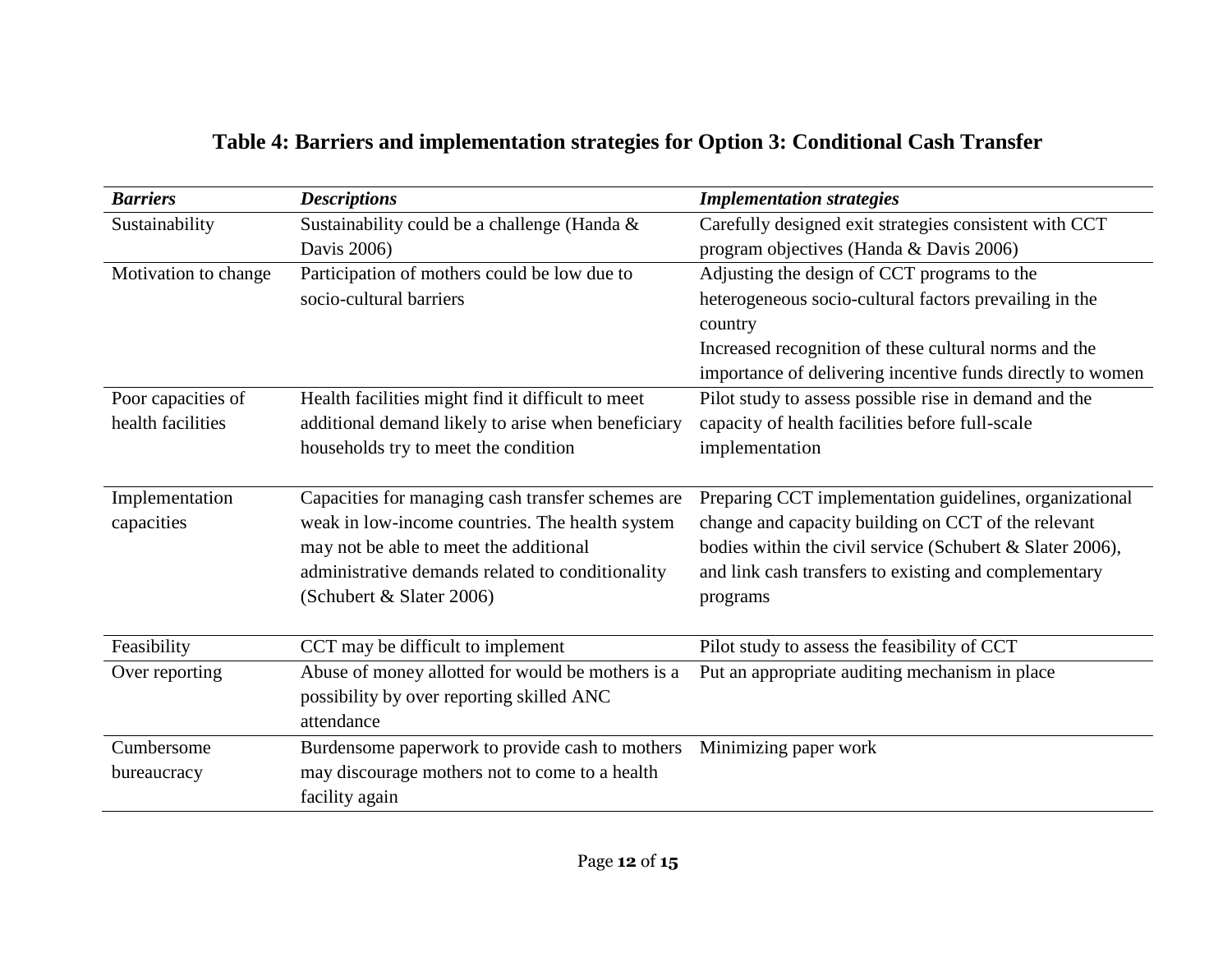# Next steps

The aim of this policy brief is to foster dialogue and judgements that are informed by the best available evidence. The intention is *not* to advocate specific options or close off discussion. Further actions will flow from the deliberations that the policy brief is intended to inform. These might include, for example:

- Careful consideration of the need for mHealth interventions
- Careful consideration of the need for Behavioural Change Communication Campaign
- Careful consideration of the need for conditional cash transfer to mothers coming for ANC service
- Monitoring and evaluation of the suggested policy options and implementation strategies
- Consideration of appropriate implementation strategies for each of three options

#### **Authors**

Yosef Gebreyohannes, MPH Mamuye Hadis, MSc, PhD Serebe Abay, MPH Desalegn Ararso, MPH Amanuel Dibaba, MSc Fasil Mengistu, MVPH Technology Transfer and Research Translation Directorate, Ethiopian Public Health Institute.

#### **Address for correspondence**

Yosef Gebreyohannes Associate Researcher, Technology Transfer and Research Translation Directorate, Ethiopian Public Health Institute (EPHI) P.O.Box 1242/5654, Addis Ababa, Ethiopia Email: [yosephgy@gmail.com](mailto:yosephgy@gmail.com)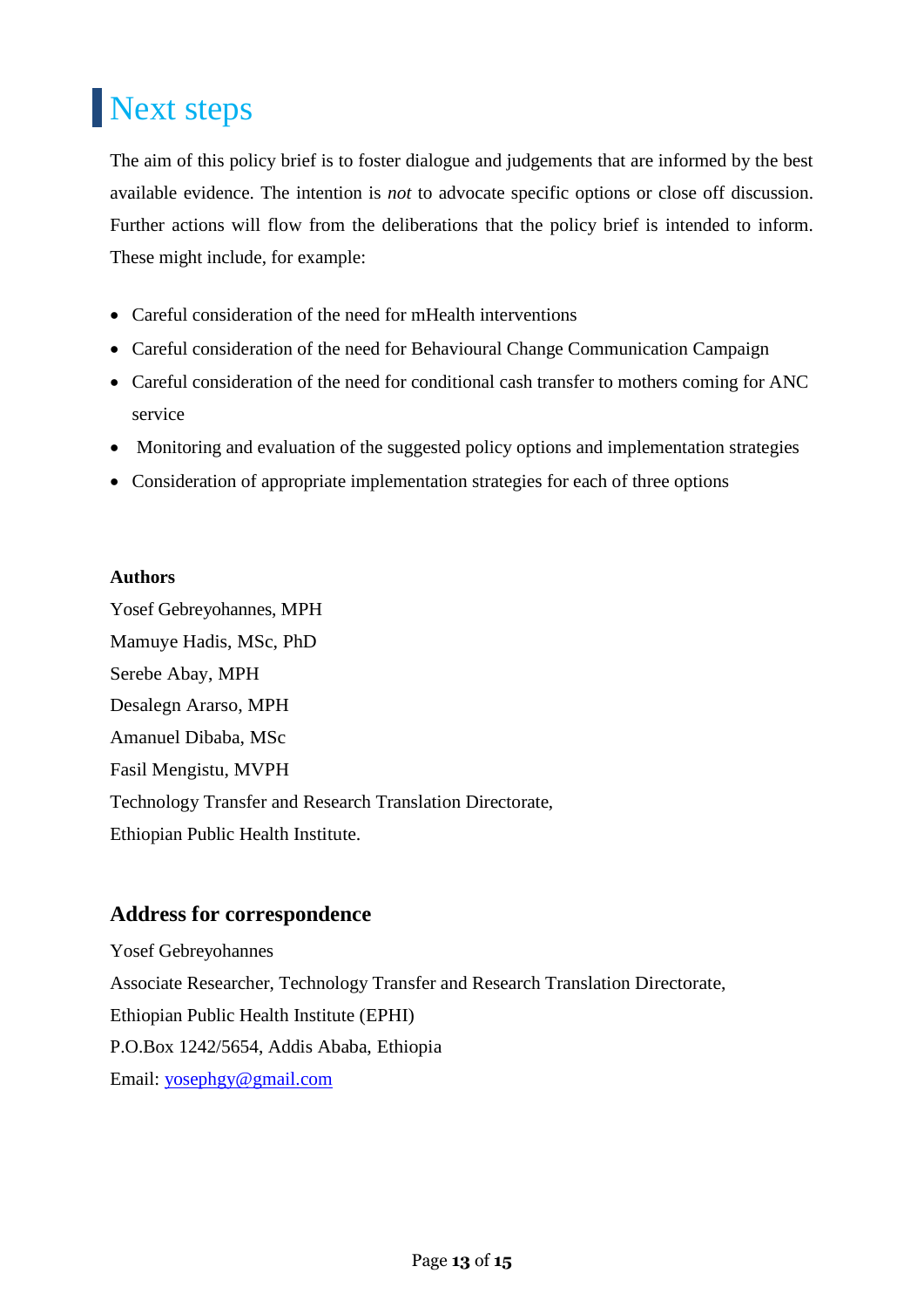## References

- **Aliy.J** & Hailemariam.D, 2012. Determinants of equity in utilization of maternal health services in Butajira, Southern Ethiopia. *Ethiopian Journal of Health Development*, 26(Specialissue1), pp.265–270.
- **BBC Media Action**, 2012. Formative research: Combatting Maternal and Neonatal Mortality in Ethiopia, Addis Ababa.
- **Desalegn,** E., 2014. Place of Delivery after Antenatal Care: the Case of Fogera District, Amhara Region, North West, Ethiopia; 2013. *Journal of Gynecology and Obstetrics*,  $2(1)$ , pp. 1–6.
- **ECSA**, 2014. 2014 Ethiopia Mini Demographic and Health Survey (EMDHS).
- **EHNRI**, 2014. Implementaion status and client satisfaction of focused antenatal care (FANC) in Ethiopia.
- **EPHI**, 2014. EPHI, FMOH and ICF International. 2014 Ethiopia Service Provision Assessment Plus (ESPA+).
- **Fesseha**, G., 2014. Perceived Quality of Antenatal Care Service by Pregnant Women in Public and Private Health Facilities in Northern Ethiopia. *American Journal of Health Research*, 2(4), p.146.
- **FHI,** 2002. Behavior change communication (BCC) for HIV/AIDS. A strategic framework. Available at: http://www.hivpolicy.org/Library/HPP000533.pdf.
- **Finlayson**, K. & Downe, S., 2013. Why Do Women Not Use Antenatal Services in Low- and Middle-Income Countries? A Meta-Synthesis of Qualitative Studies. *PLoS Medicine*, 10(1).
- Fiszbein, A. & Schady, N., 2013. *Conditional Cash Transfers: Reducing present and future poverty*,
- **Gedefaw**, M., Muche, B. & Aychiluhem, M., 2014. Current Status of Antenatal Care Utilization in the Context of Data Conflict : The Case of Dembecha District , Northwest Ethiopia. *Open Journal of Epidemiology*, pp.208–216.